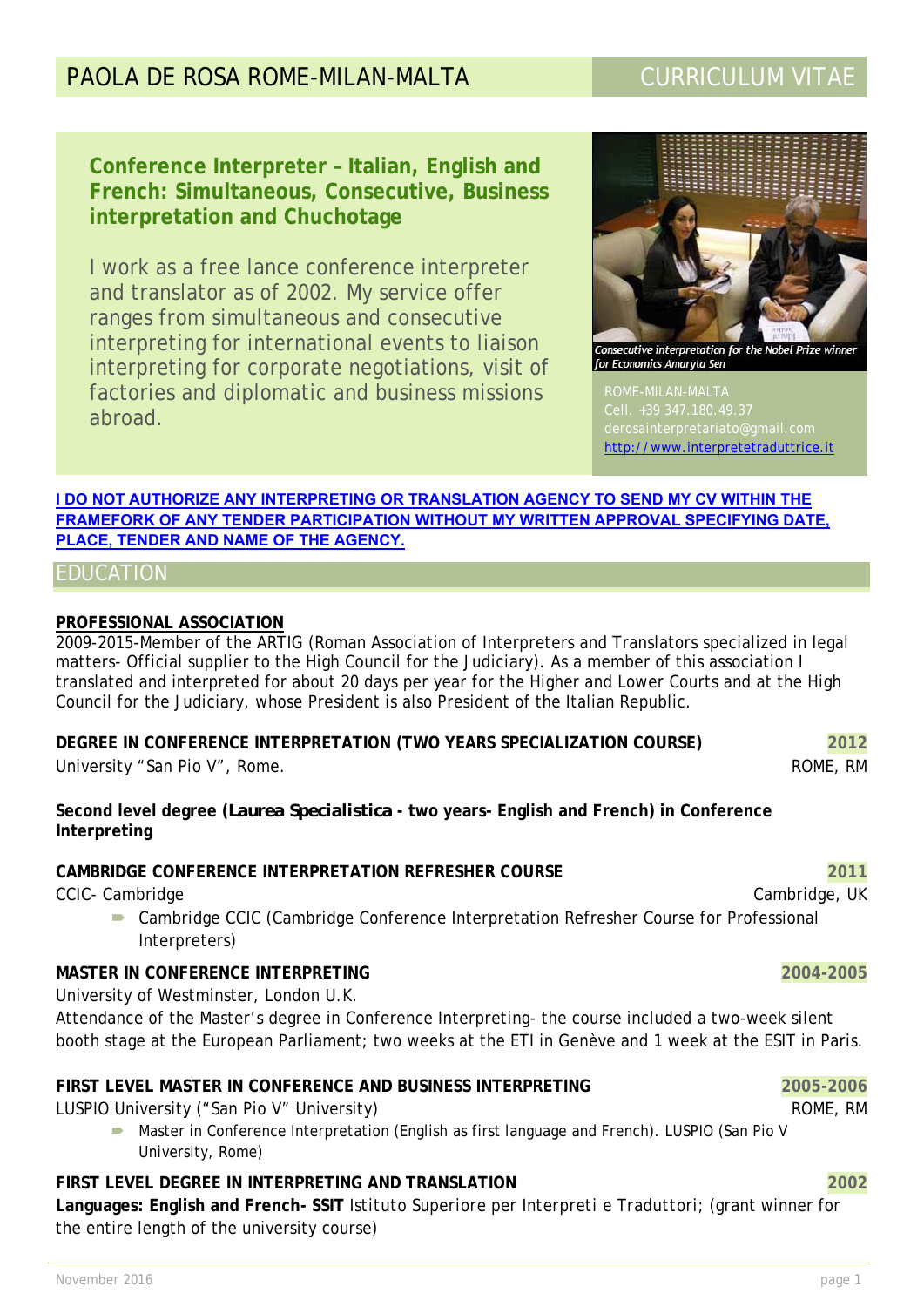| Languages: English and French                                             | <b>ROME</b>       |
|---------------------------------------------------------------------------|-------------------|
| TOEFL(ENGLISH)                                                            | 2003              |
| Balboa Institute                                                          | SAN FRANCISCO, CA |
| <b>DELF (FRENCH)</b>                                                      | 2001              |
| <b>McGill University</b>                                                  | MONREALE, CN      |
| CERTIFICATION OF ADVANCED KNOWLEDGE OF FRENCH<br><b>McGill University</b> | 2003              |
| DIPLOMA IN CLASSICAL STUDIES                                              | 1997              |
| Liceo P.V. Marone di Capri                                                | CAPRI, IT         |

# PROFESSIONAL EXPERIENCE

### TOTAL ITALIA

Duties: In–house translator and project manager; Supervisor of the proof readers' team and of the entire translation of the Operators' Manual to be used on the TEMPA ROSSA extraction and production site. Place of work: Total Italia, via Cornelia 498, Rome. Length of the project: 25 August-24 October 2008

- Place of work: Total Italia, via Cornelia 498, Rome. Length of project: 25 August -24 October 2008.
- 2008-present: Event organizer and interpreters' coordinator for ELSE Elettronica Servizi, a company providing technical assistance and rental of simultaneous interpretation booths, loudspeakers and video recording for international meetings and conferences. (Rome, IT).
- Project manager and translator for a technical translation project in the oil and gas sector for TECHNIP ITALIA (Viale del Castello della Magliana 68, Rome) Lenght of the project: 15th November-15th January 2010
- Events organization for Unisona srl Via Arona, 6 20149 Milan (2011-present)

### **INTERPRETING EXPERIENCE AND EVENTS ORGANIZATION FOR:**

OECD, FAO, High Council for the Judiciary, Italian Chamber of Deputies, Italian Senate, Vicariat of Rome, The Gendarmeria Vaticana, Municipality of Rome, Lazio Region, Ministry of Foreign Affairs, Ministry of Finance, Rome Film Festival, Mediterraneum Film Festival, Ravello Lab, Zetema, Total Italia, Technip Italia, Glock Austria, Maison Hermes Italia, Fendi Italia, Hermès, Formez, FS- Italian Railways, Trambus, Asstra, CAF Transport, European Commission, Pfeizer, ODIHR, Embassy of Italy in Washington, Embassy of Marocco in Italy, Carabinieri for the protection of Cultural Heritage, KPMG Advisory, Fondazione Roma-Arte-Musei, GSE (Gestore Servizi Energetici),Ernst & Young, , Legal Firm "Studio Vietti Associati"; Rettorato of La Sapienza University (Honorary degree to the Queen of Jordan); IPE (International Publishers Limited); Omnylife; Italian Privacy Authority; Port Authority of Civitavecchia; IPUS- Switzerland, Privacy Laws & Business-UK; The Trappist Order (one month assignment for the interpretation of their Chapter in Assisi), Lombardia Region, Astrazeneca, Chiesi Farmaceutica, GlaxoSmithKline, University *La Sapienza*, Her Majesty Rania of Jordan, Nobel Prize for Economics Amaryta Sen.

### **Assignments complete list and references are available on request.**

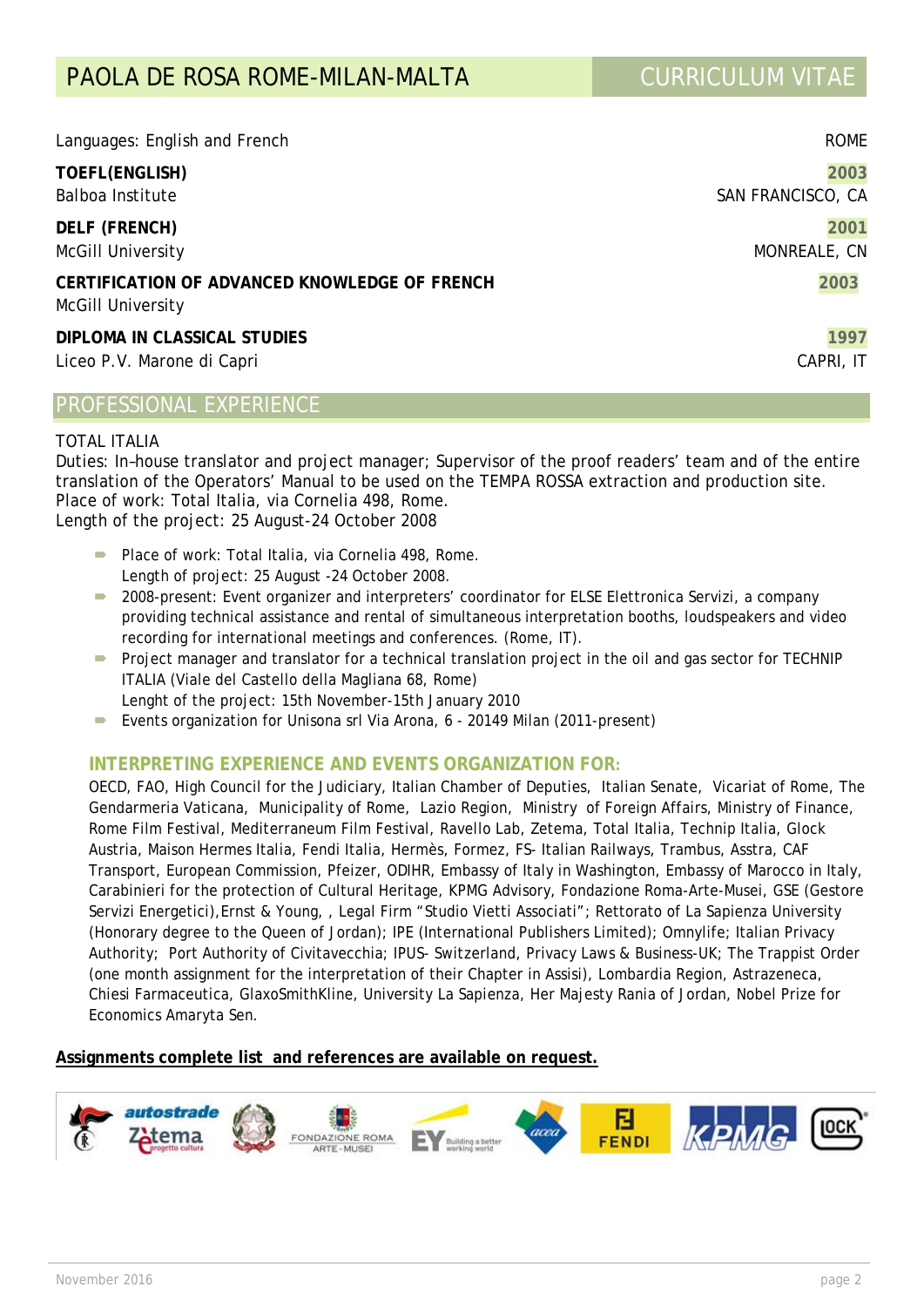# RECENT CONFERENCE INTERPRETING ASSIGNMENTS

In many interpretation assignments I liaise with the client and my group of colleagues as chef d'équipe and I am responsible for organising the team of interpreters and taking care of all aspects related to the conference; from site visits on the hosting facility, rental of the simultaneous equipment and collection of documents relevant to the interpreters' preparation.



- Organization of the interpretation services and interpretation for Confagricoltura- B2B between Italian wine producers and foreign buyers (14-15 November 2016 Confagricoltura, Rome IT)
- Simultaneous interpretation for Shire Investigator Meeting on the Alzheimer 's disease (4-6 November 2016, Budapest)
- Simultaneous interpretation for Morgan Stanley. Launch of Ruchir Sharma's book "The rise and fall of the nations" (20 October 2016, Milan)
- Simultaneous interpretation for the medical congress on "Hereditary Angioedema" (12-13 October 2016, Warsaw)
- Simultaneous interpretation for the Minister of Education Hon. Stefania Giannini (19 October 2016, RM)
- Consecutive Interpretation: deposition under oath for Zurich insurance (1-6 September 2016, Milan IT)
- Organization of the interpreting services and Simultaneous and Consecutive Interpreting for Atlantia Autostrade S.p.a. (2014 to present-around 20 Board Meetings per year)
- Consecutive Interpretation: deposition under oath for Shenker (29-31 August Naples IT; 7-9 September 2016 Naples IT)
- Simultaneous Interpretation for ACI Automobile Club Italia- (3 May 2016 Rome)
- Simultaneous interpretation- General State of the Health Research in Italy (27-28 April 2016, Auditorio del Massimo, Rome)
- Simultaneous interpretation- Investigator meeting on Remitting-Recurring Multiple Sclerosis (9 April 2016, Corinthia Hotel, Prague).
- Simultaneous interpretation "Reconstruction, implants and medical devices"- (8 February 2016, Sofia Hotel, Barcelona)
- Simultaneous interpretation for Sky Arte or the TV programme "Masters of Photography" (2 February 2016, Roma)
- Consecutive Interpretation: deposition under oath for an arbitrate (7 to 16 June 2016, Law Firm Paul Hastings, Milan)
- Simultaneous interpretation for "Inventive Health Investigator meeting" (14-15 January 2016, Berlin)
- Consecutive (under oath), simultaneous and liaison interpreting for the Crown at the criminal trial "The State of Jersey versus Siracusa, Verga e Caruso - One month assignment- State of Jersey (18 November 2015- 22 December 2015).

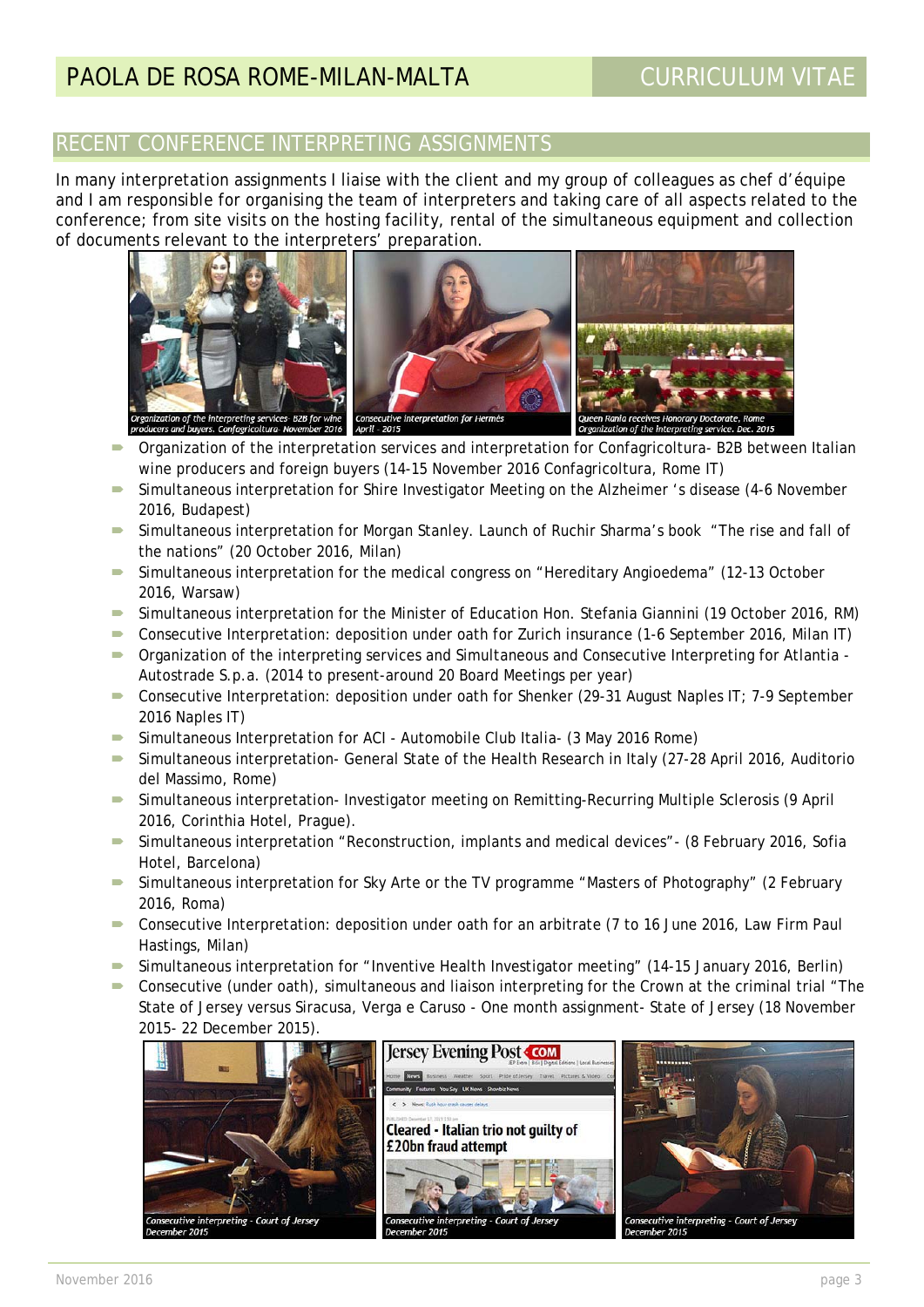# PAOLA DE ROSA ROME-MILAN-MALTA CURRICULUM VITAE

- **Business interpreting for the pharmaceutical company BPR S.r.l. (2-5 May 2016, Amsterdam)**
- Business interpreting for the pharmaceutical company BPR S.r.l. (3-7 March 2016, Leipzig)
- Consecutive Interpretation for Glock Pistol-Armourers' training course (3-4 February 2016, Rome)
- Consecutive Interpretation per "*Orizzonte prevenzione" Istituto Superiore di Sanità* (25 November 2015, Rome).
- Consecutive Interpretation per Morgan &Stanley –Address of the Minister of Justice Hon. Orlando (16 November 2015, Hotel Intercontinental de la Ville, Rome).
- Consecutive Interpretation for Slate Path Capital (10-11 November 2015, Rome).
- Consecutive Interpretation for the President of Generali Assicurazioni (11 November 2015, Rome).
- Consecutive Interpretation for Pfizer (2-6 November 2015, Naples).
- Simultaneous interpretation Investigator Meeting (8-9 October 2015, Campus Novartis, Basel).
- Simultaneous interpretation Training MasterCard (26-27 October 2015, Poste Italiane, Rome).
- Simultaneous interpretation HP Meeting (20 October 2015, Palazzo Parigi Hotel, Milan).
- Simultaneous interpretation for the Sicilia Region (16-17 October 2015, EXPO Milano).



# RECENT TRANSLATION PROJECTS

 Translation project manager and translator of the English section of the book "The Italian chance for restructuring" published by Giuffré Editore. The main authors are Lawyer Francesco Marotta (Manager of Ernst &Young Europe) and former Vice-President of the High Council for the Judiciary, Hon. Michele Vietti. I coordinated the translation in English, French, German, Chinese and Russian.



- **Example 2** Legal translations for the High Council for the Judiciary
- Technical translations for Total Italia, Salini-Impregilo and Glock Austria.
- **Project manager for several translation assignments: English into Korean, Japanese and Chinese for** Maison FENDI Italy.
- $\blacksquare$  In 2013 I translated a health-related networking programme among centres of excellence for the Councillorship of the Lombardia Region.
- Literary translations:
	- **Thomas Drimm by Didier Van Cauwelaert (Novel-French into Italian).**
	- "La ranocchia che non sapeva di essere cotta" di Olivier Clerc (Essay-French into Italian)
	- "Satya e il sole" by Marzia Bisigniani (Short story-English into Italian).
	- **Monthly newsletter of Acquisti e Sostenibilità (Newspaper articles 2013 to 2015- English into Italian)**